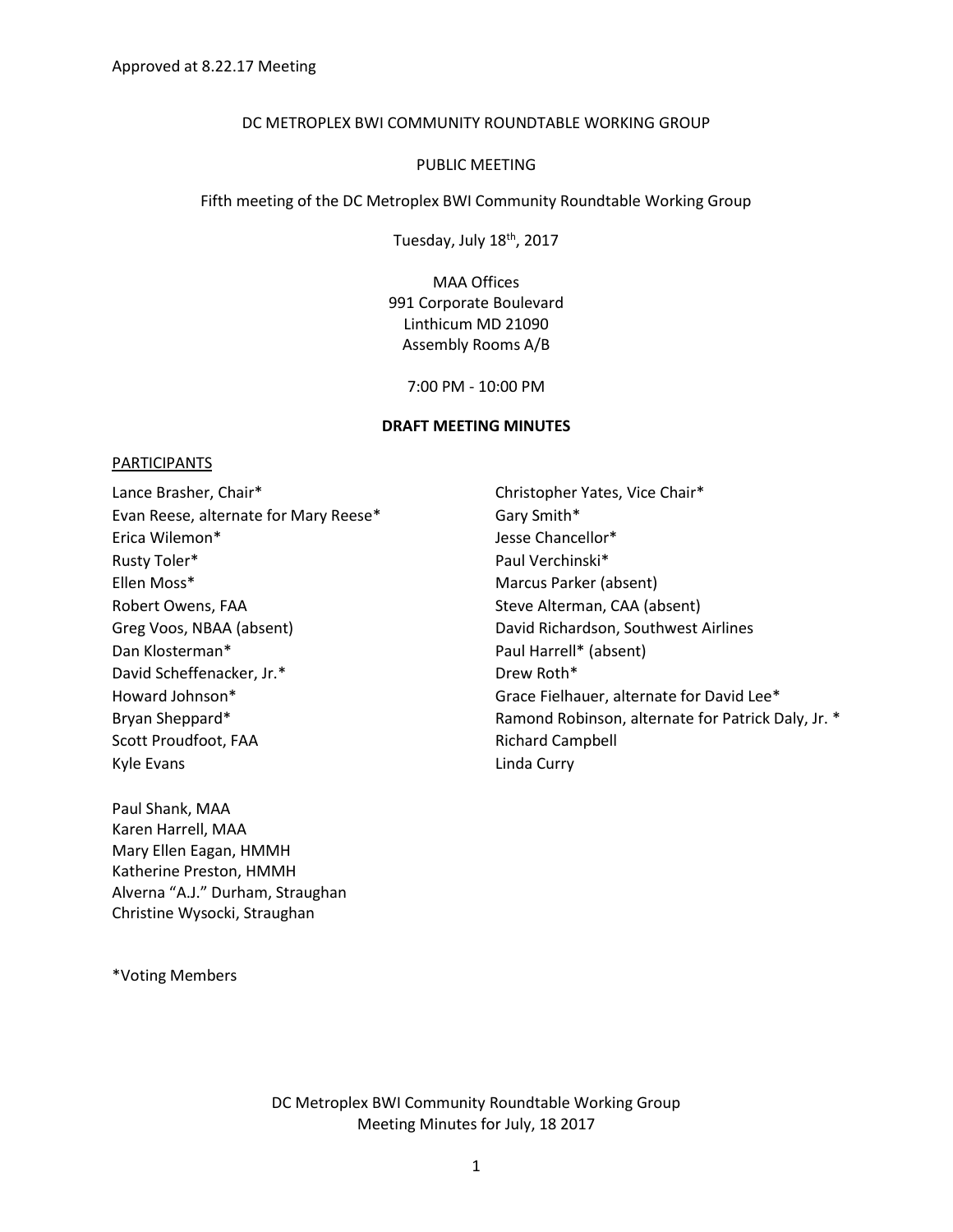## MEETING MATERIALS (APPENDED)

Participants received the following materials in advance:

- Draft Meeting Minutes from June 20, 2017
- Agenda of July 18, 2017 meeting

Displayed at meeting:

- FAA slides on short-term operational measures
- HMMH presentation on historical operations and noise issues at BWI

Provided by Mr. Jesse Chancellor:

- Montgomery County Quiet Skies Coalition Recommendations for Amendments to HR 2997, the 21<sup>st</sup> Century AIRR Act (3 pages)
- Montgomery County Quiet Skies Coalition Recommendations for Amendments to S 1405, the FAA Reauthorization Act of 2017 and HR 2997, the 21<sup>st</sup> Century AIRR Act (2 pages)
- DC Metroplex BWI Community Roundtable Working Group Resolution for Chair to compose letter to Maryland congressional delegation and Senators in support of the Montgomery County Quiet Skies Coalition's proposed amendments (1 page)

# **1. Introductions**

Mr. Lance Brasher (Chair) welcomed attendees and began the meeting. He gave an overview of the history of the DC Metroplex BWI Community Roundtable Working Group and the initial resolution to FAA to revert to pre-NextGen procedures. He recapped Ms. Lynn Ray's message on how FAA is working to address the Roundtable's requests and thanked DCA Roundtable members for attending. Mr. Brasher then detailed the list of elected officials who supported the Roundtable.

### **Review and approve agenda**

Mr. Paul Verchinski moved to approve the meeting agenda. Mr. Evan Reese seconded. The agenda is approved.

### **Review and approve June 20, 2017 meeting minutes.**

Mr. Brasher stated that minutes from the June Roundtable meeting are still under review, and the Roundtable will take them up for approval at the next meeting. Mr. Brasher then gave a brief overview of major upcoming agenda items.

# **2. FAA Presentation on Short-Term Operational Measures**

Mr. Robert Owens of FAA reiterated their goal of addressing the communities' issues. He was specifically there to talk about operational measures. Mr. Owens then introduced Mr. Scott Proudfoot of FAA, who is the BWI Air Traffic Control Tower (ATCT } Operations Manager. He has 25 years of experience; works in air traffic control at BWI; and oversees all operational matters, supervisors, and air traffic controllers.

Mr. Proudfoot said he wanted to address concerns and issues from an operational perspective, beginning by explaining historical details around the Metroplex project and providing some of the data requested by the Roundtable. He reiterated that his goal was to provide relief and address concerns. Mr. Proudfoot explained that his operational approach deals with the development and standardization of procedures. What he can impact is the operational, real-time setting, with controllers issuing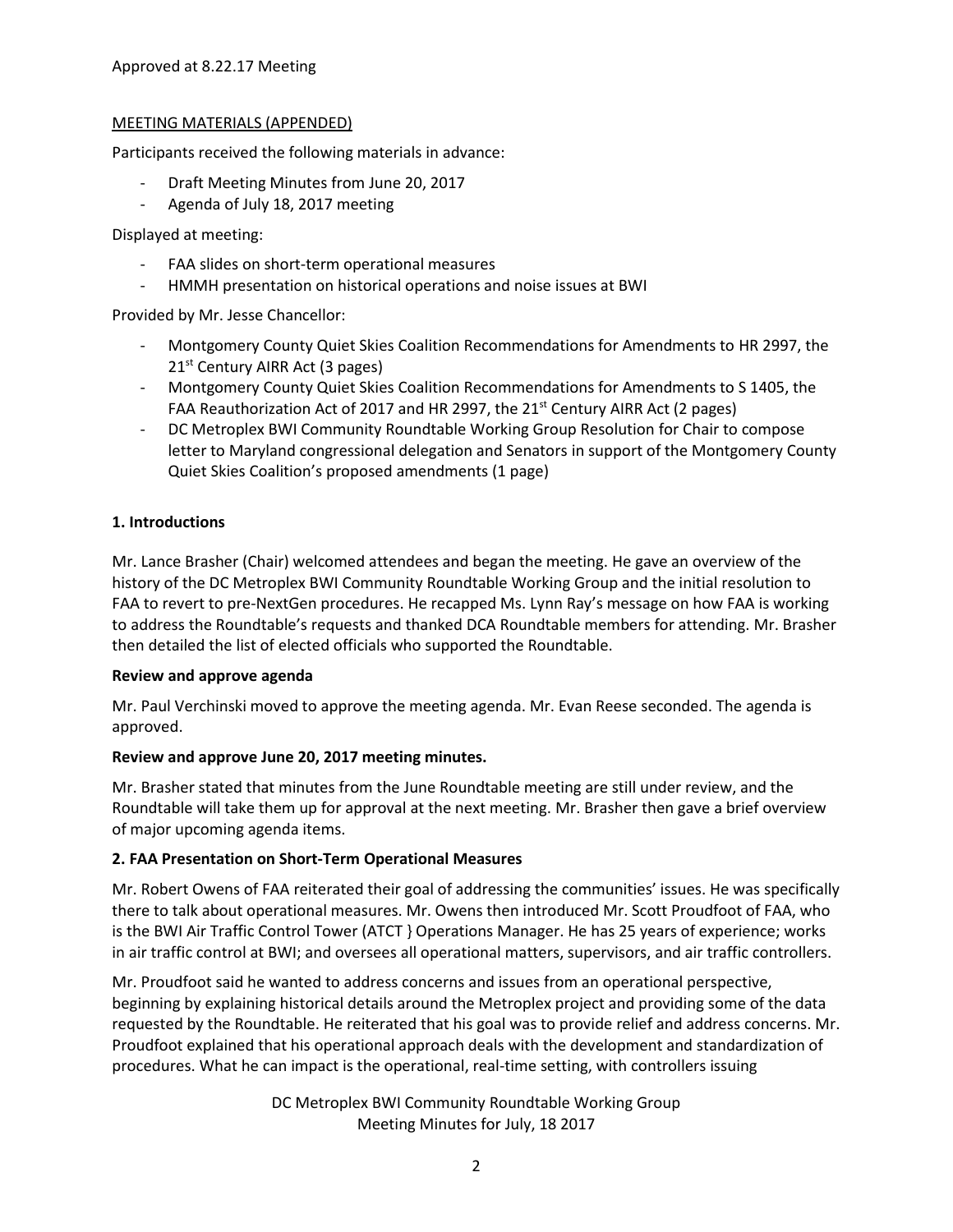instructions. He and Mr. Owens wanted to see what they could do to help assist, while other relief measures are being formalized.

Mr. Proudfoot expressed that the presentation was for educational purposes for the Roundtable and those in the audience. He talked about the amount of data received from their Performance Based Navigation (PBN) partners in support of the presentation, and the difficulty in relating what communities are experiencing with the data provided. His aim was to broaden the attendees' perspectives and understanding, then talk about what he and Mr. Owens hoped they could do to address concerns.

Mr. Proudfoot laid out the order of his presentation. He began by introducing air traffic control, showing how planes are separated, showing tracks over Google Earth plots for neighborhood identification, and pointing out where planes fly over the area.

Starting with TERPZ6 Area Navigation (RNAV) Runway (RWY) 28 departure, Mr. Proudfoot described this procedure. He noted that every aircraft will fly the same course, based on computer flying aircraft for them; however, altitudes differ depending on temperature, weather, and other factors. He showed a slide that depicted actual tracks with altitudes at various points. Flight tracks on course 297 to WONCE fly over Hanover and Thomas Viaduct Middle School versus flight tracks on course 285 that fly west directly off the runway.

He then showed slides with altitudes for a flight on a TERPZ6 RWY 15 departure for various types of aircraft. He noted that each aircraft reached 850' at different places, depending on size, weight of aircraft, and weather. The turns varied in width. Mr. Proudfoot then showed a slide depicting a larger area, showing average altitudes of flights departing on RWY 15R. Flights are typically at 6,000' over SARLY, and 8,400' over WONCE (in Columbia).

(Video did not play.) Mr. Proudfoot went to a nearby friend's house (on Quarterfield Farms Dr) to record a plane flying, then went back and found the aircraft and plotted its track on Google Earth. He stated that if you could see the video, it would show that the aircraft popped over the trees at 1,500' and climbing.

A slide depicting the flight tracks of four different aircraft showed the difference between where in the sky and at what altitude the aircraft reached before making turns after departing RWY 15.

Mr. Owens pointed out neighborhoods on the map and related the content to a figure shared at the last meeting, which depicted notional paths within purple areas. He explained the two types of "fixes" being discussed: fly by and fly over fix. A "fly over fix" means the aircraft is required to fly over a point. A "fly by fix" is where they must fly by the point.

Mr. Brasher noted that in a prior meeting, FAA representatives said in addition to dispersion, FAA could do something to postpone the turn because it was too early and over a neighborhood.

Mr. Proudfoot then discussed Instrument Landing System (ILS) from Runway 33L. He explained that the ILS instrument landing system has a localizer and a glide slope<sup>1</sup>, providing lateral and vertical guidance.

l  $1$  The Localizer generates and radiates signals to provide final approach azimuth navigation information to landing aircraft. The antenna sends a VHF carrier signal with 90-Hz and 150-Hz sideband signals that the aircraft instruments determine as left and right of the centerline. In a similar manner as the Localizer signal (just turned 90 degrees on axis), the Glide Slope sends a UHF carrier signal with the same two 90-Hz and 150-Hz sideband frequencies that aircraft instruments determine as above or below the desired glide path. This is approximately 3 degrees to the horizon which gives the aircraft a descent rate of approximately 500 feet per minute. Source: **FAA** [\(2016\)](https://www.faa.gov/about/office_org/headquarters_offices/ato/service_units/techops/navservices/gbng/ils/)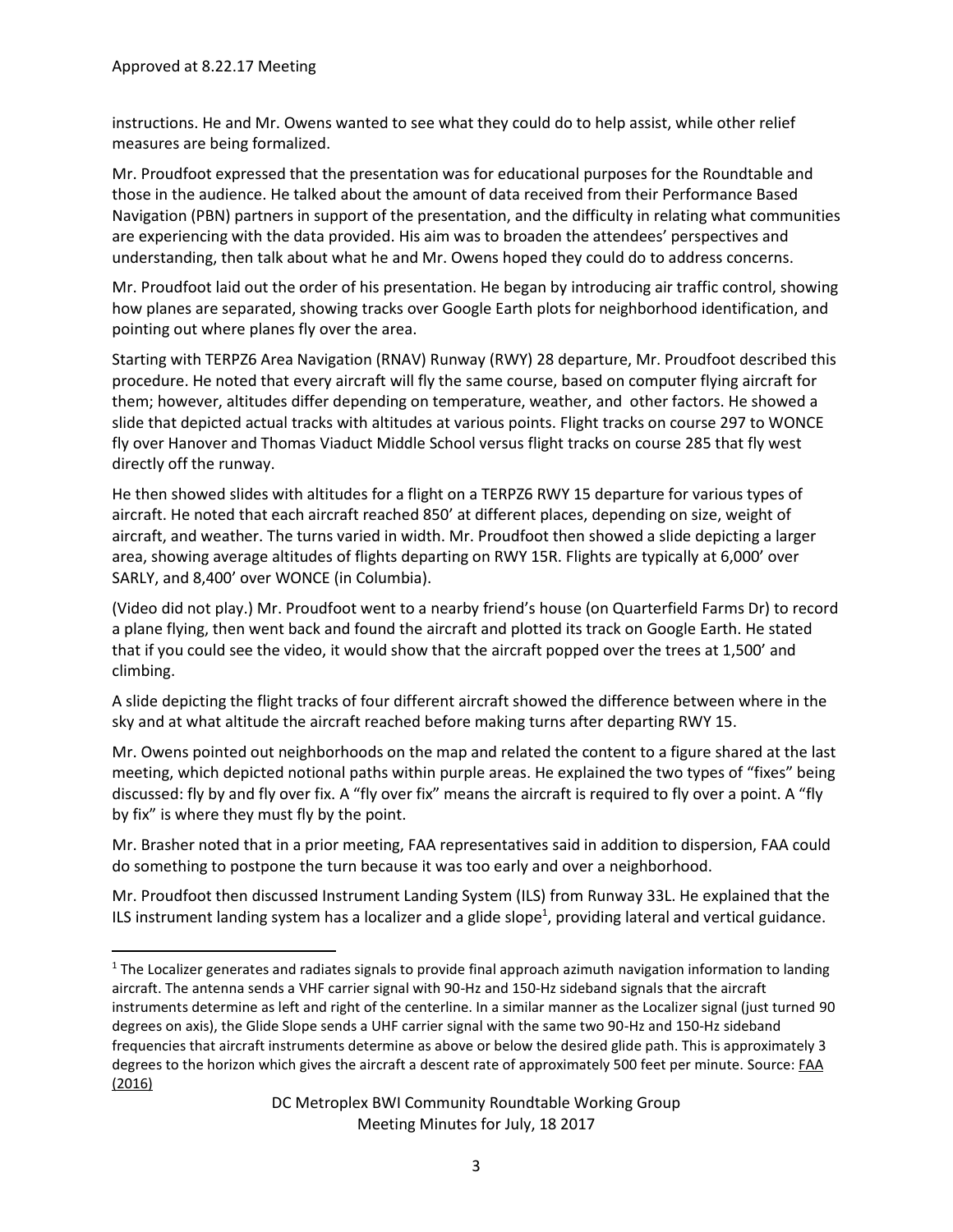Not all runways have ILS. Runway 33L has ILS system, which uses ground-based radio signals (localizer antenna and glide slope antenna). The localizer directs aircraft to the center line of runway. Aircrafts receive the glide slope approximately 15 miles out. If an aircraft is not on localizer, it will be left or right of the runway. ILS is used for bad weather conditions and to back up visual approaches. Mr. Proudfoot showed a slide for the ILS system. The profile view shows crossing altitudes at certain fixes: at JANNS, aircraft is at or above 4,000'; for SPLAT, aircraft is flying 2,400' or above; and GRAFE is 1,500'. No matter where the aircraft joins the localizer, these are the areas aircraft fly when landing on 33L.

Mr. Reese asked about deviations. Once the pilot is cleared for approach she/he can deviate from the glide slope altitudes, so it is up to the pilot at a certain point. For example, aircraft can be lower than 4,000' at JANNS. Mr. Proudfoot agreed that pilots have some discretion, as long as they are below the glide slope and above the Minimum Vectoring Altitude (MVA). Once cleared for visual approach pilots are allowed to navigate laterally and vertically as they approach, so long as they continue on a direct path to their last assigned heading. They can't make a hard deviation.

Mr. Proudfoot then discussed visual approaches to RWY 33L, stating that they always back up visual approaches with the ILS system. He used actual aircraft data pulled from a day in May to demonstrate how a RAVNN arrival comes in over RAVNN. For this flight, the pilot was cleared for approach and descended down to 1,500' about 5 miles before hitting GRAFE on his own.

Mr. Drew Roth asked why this is okay. Mr. Proudfoot responded that it's a rule based on procedure (written) and pilot (personal discretion), and they will be looking at this as a piece of the solution.

Mr. Reese suggested that if this is the way the procedure is written, Mr. Proudfoot could issue restricting altitude.

Mr. Proudfoot brought up the TERPZ6 RWY 15R Bigger Picture slide to show an example. Using the visual approach rule, you will get pilots descending below 2,500'.

Mr. Jesse Chancellor stated that it's an issue in Howard County: pilots get to a low altitude early, far away from the airport (from where they are required to get to the low altitude).

Mr. Verchinski asked if there was a range within which they could get clearance for a visual approach. Mr. Proudfoot confirmed that there is no maximum distance out that a pilot could be cleared for visual approach; and the controller considers many factors.

Mr. Proudfoot's next slide was aircraft going direct to SPLAT.

Ms. Erica Wilemon asked why some planes are directed to different approaches (over highway versus neighborhoods). Mr. Proudfoot stated that some pilots are given clearance for direct SPLAT, direct GRAFE, or direct JANNS.

Mr. Reese asked if FAA had seen a minimum altitude change. Mr. Proudfoot replied that they have not changed.

Ms. Wilemon stated that because of NextGen, the planes are lower because they can glide in, as opposed to how they used to step down in altitude.

Mr. Proudfoot said that back in the late nineties and early 2000's, air traffic controllers did not have fixes. They would use headings to join the localizer. As advancement of technology has come, we now use fixes. Air Traffic Controllers previously had fixes available to use. They weren't used quite as often because of the training that the controllers received. Going direct to a fix on an ILS was not a routine option that was used at that time.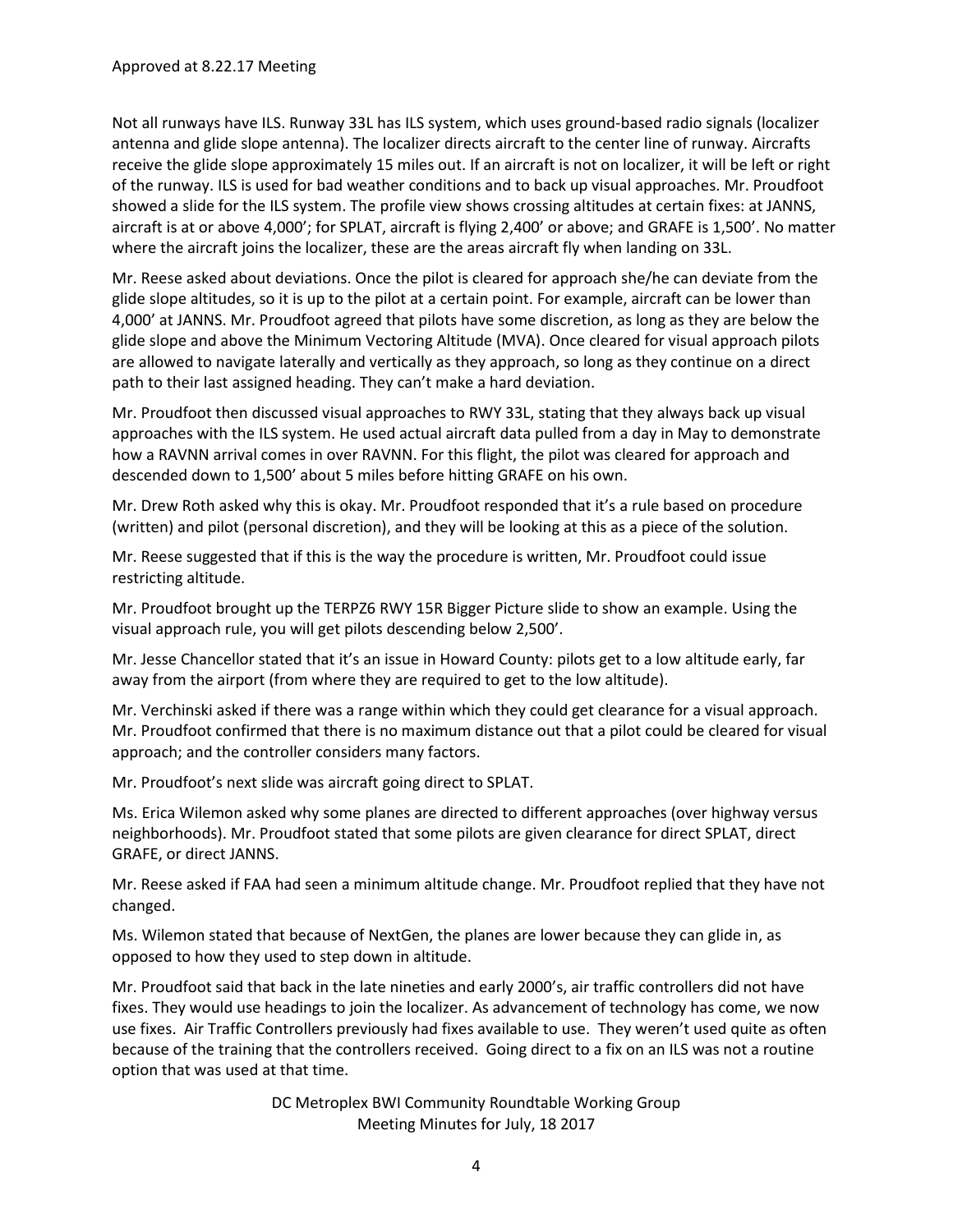Mr. Roth asked when controllers started doing direct to SPLAT and direct to GRAFE. Mr. Proudfoot said it was back in the 2007-2008 timeframe. [Editorial note from Mr. Owens: SPLAT was deleted in this time frame. Controllers were using the fixes on the ILS more often beginning in this time period.]

Mr. Brasher stated that until a year or 2 ago, he did not have aircraft over his house. The direct SPLAT being shown now fly directly over my house. Mr. Brasher stated that there were, " ..about 10 aircraft flew over me from 8:50-9:15. That never happened before [a year or 2 ago]. This is more recent than the nineties."

Mr. Proudfoot stated that SPLAT was taken off the plate in 2007, and put back on in 2011. That was the last time it was moved, and it has not moved since then. Prior to it being moved, it was approximately 1-2 miles closer to the airport. That may be the effect you're seeing now. Mr. Reese stated that he's feeling the pain even farther out. He's seeing 3- to 5-minute intervals flying a lot lower.

Mr. Brasher stated that he did not have planes overhead in 2007. The graphic from 2012 doesn't show SPLAT, and aircraft tracks aren't being shown on the graphic from the October 2016 meeting. Mr. Proudfoot suggested that one reason why SPLAT wasn't being used in 2012 is that controllers had gotten used to it being gone from 2007-2011, so that could be one reason they weren't routing traffic much at that point.

Mr. Verchinski questioned why they couldn't operate without SPLAT, as they were able to previously. Mr. Proudfoot said he could not answer that, as it was a procedure question.

Mr. Roth asked why controllers give pilots direction to go direct to SPLAT, so it should be their discretion not to use it. Mr. Owens said they would address that further in the presentation.

The next procedure discussed by Mr. Proudfoot was the RNAV Z RWY 33L, which looks like a visual approach. He showed the difference between two flights that flew the same procedure, but one was cleared for visual approach earlier than the other, and they descended much earlier; the pilot cleared for visual approach almost immediately descended to lower altitude, under 2,000'.

(Member of audience: That happens at my house 10-15 times a day.)

Ms. Wilemon asked how often the visual approach is granted and planes fly lower.

Mr. Proudfoot then showed a slide that shows what a controller sees. The background of the controller's screen is completely black; neighborhoods are not depicted. Mr. Owens then described what the different colored marks, letters, and icons depict on the slide.

Mr. Proudfoot stated that the RNPZ procedure is not used often throughout day, maybe 10-15 times; however, visual approach in this area does happen often. His next slide conveyed why neighborhoods are not on top of controllers' minds: small shapes and symbols interact on a completely black screen.

Mr. Owens pointed out data blocks for each aircraft and explained that the lines gave reference to particular aircraft. Examples of some screen features include extended imaginary center line, airport runways, and 1-mile dashes. Polygons depict airspace boundaries and restricted areas.

Mr. Roth asked why some planes are designated C and S. Mr. Owens explained that this identifies a Scope or a Facility. DCM is on S, which is south final. C is the universal designator for high-altitude air route.

Mr. Roth replied that S means the plane is on its final approach. Mr. Proudfoot answered that this is not necessarily true; aircraft could be vectoring. Mr. Roth went on to reply that C means flying on route somewhere at high altitude.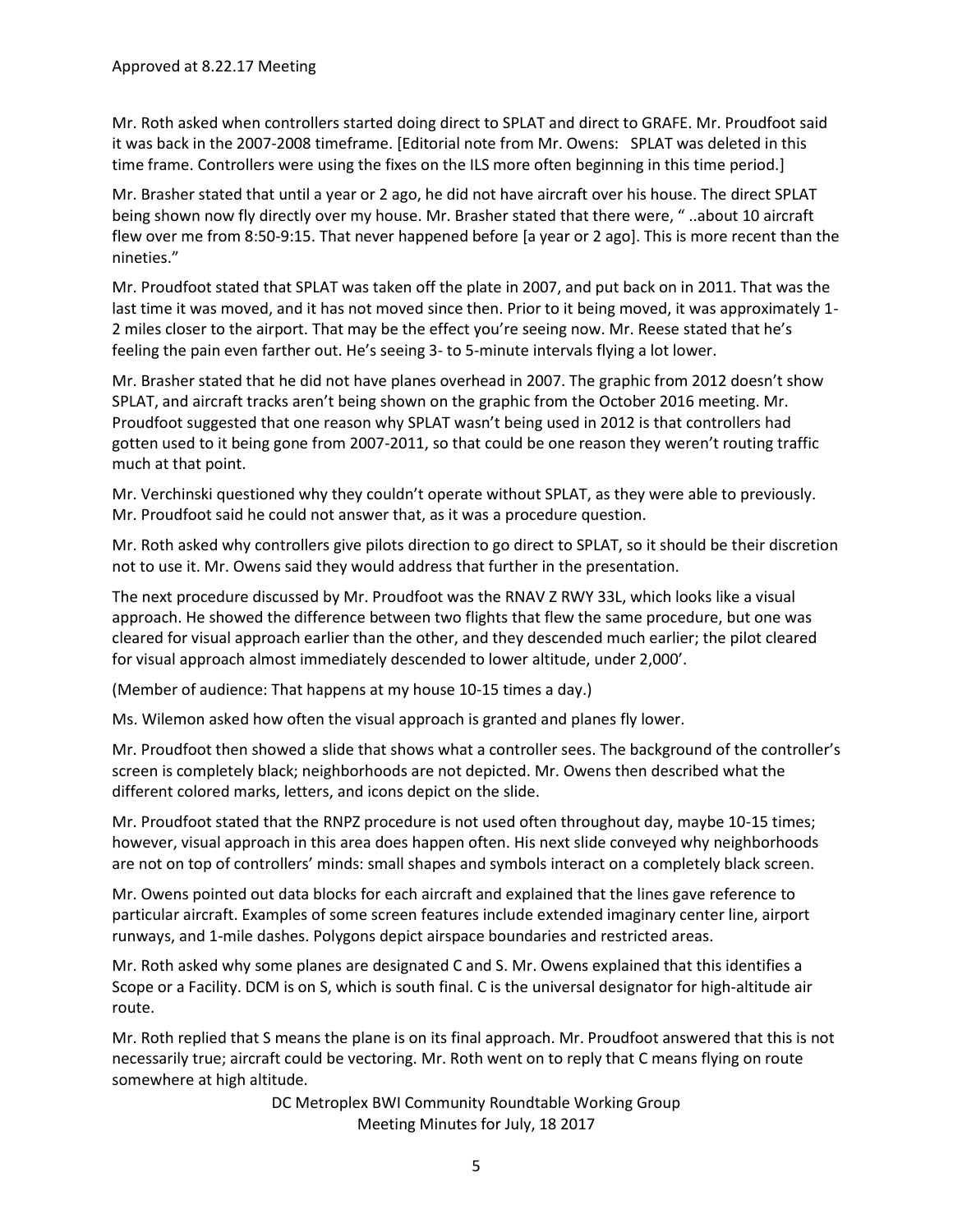Mr. Proudfoot explained that the BWI Tower owns 5 miles out from the airport and up to 3,000'. Outside of this area, the other [Air Traffic Organization](https://en.wikipedia.org/wiki/Air_Traffic_Organization) (ATO), TRACON facilities have control.

Mr. Proudfoot went on to identify main points on the controllers' map. To give an example of what's going on in this airspace, he explained how a plane will fly at 7,000' to miss other aircrafts. He then clarified in Baltimore that if the plane needs to, it can't descend out of 11,000' to land 33L. The Air Traffic Controller (ATC)'s goal is to get under other aircraft flying into this airspace.

Mr. Chancellor asked if a rule existed for minimal separation between aircraft. Mr. Proudfoot replied 3 miles laterally with 1,000' in altitude.

Mr. Chancellor gave a scenario of two flying planes and suggested that WONCE could be higher in altitude. Mr. Proudfoot responded that WONCE is not depicted as a crossing point for altitude restriction; it's only a flyover point. Mr. Proudfoot showed more examples of how airplanes move throughout airspace and explained why it is challenging to move turns with congested airspace between BWI and DC.

Mr. Verchinski asked if these airspace boundaries are a result of NextGen, and Mr. Proudfoot confirmed they are not. He said they've been this way forever. Mr. Roth asked for the date the boundaries were established and Mr. Proudfoot guessed the 1980's.

Mr. Sheffenacker stated that when he bought the Coca-Cola land, planes flew just below (south of) the property. They had to complete a study, so he knows this for a fact. Now, planes are flying right over the community there. They are in the process of building an elementary school. He asked what happened that shifted flights over their property, if the airspace boundaries haven't changed. Mr. Proudfoot said that this is because of equivalent lateral spacing operations (ELSO), a newer rule that states when an aircraft diverges with another aircraft by 10 degrees or more, we can separate them laterally – where planes are diverging by 10 degrees or more, there doesn't need to be 3 miles of separation laterally. When WONCE got moved to create ELSO, it took our departures 10 degrees over to the right.

Mr. Owens explained other features of the controllers' map, explaining that as you're talking to aircraft, you also had to remember to continue to do a continuous sweep to tell what you need to do with the next and next and next planes. There was a randomness that created dispersion that you were used to; but, that also can invite human error and impact safety. Let's take that out of controllers' hands to make sure everyone does same thing. There were a lot of tight situations when someone forgot to turn. When we talk about Metroplex or NextGen driven by safety and efficiency, those are some of the things they took into consideration.

Mr. Ramond Robinson asked if the flights are now standardized, is there anything that can show safety data (e.g., incidents pre- and post-implementation)? Mr. Owens said that would take some research, but anecdotally he believed it to be safer.

Mr. Chancellor questioned how, in all the years flights were in the hands of ATC's, monitoring systems weren't in place to look at incidents and performance. Mr. Owens clarified that it would take some research, and they have a QAQC departments. Mr. Chancellor said this may not be a request of the Roundtable yet, but he was given an assurance that the data exists if they do want it in the future.

Mr. Proudfoot talked more about the different controller decisions being made. Looking at 33L final, one thing that's been talked about is maintaining higher altitudes. In some cases, controllers will do that now for separation purposes. He explained how a controller would direct in a plane to approach; ATCs use altitude sequencing. The controller wants a backup plan; if he forgets about an aircraft or forgets to turn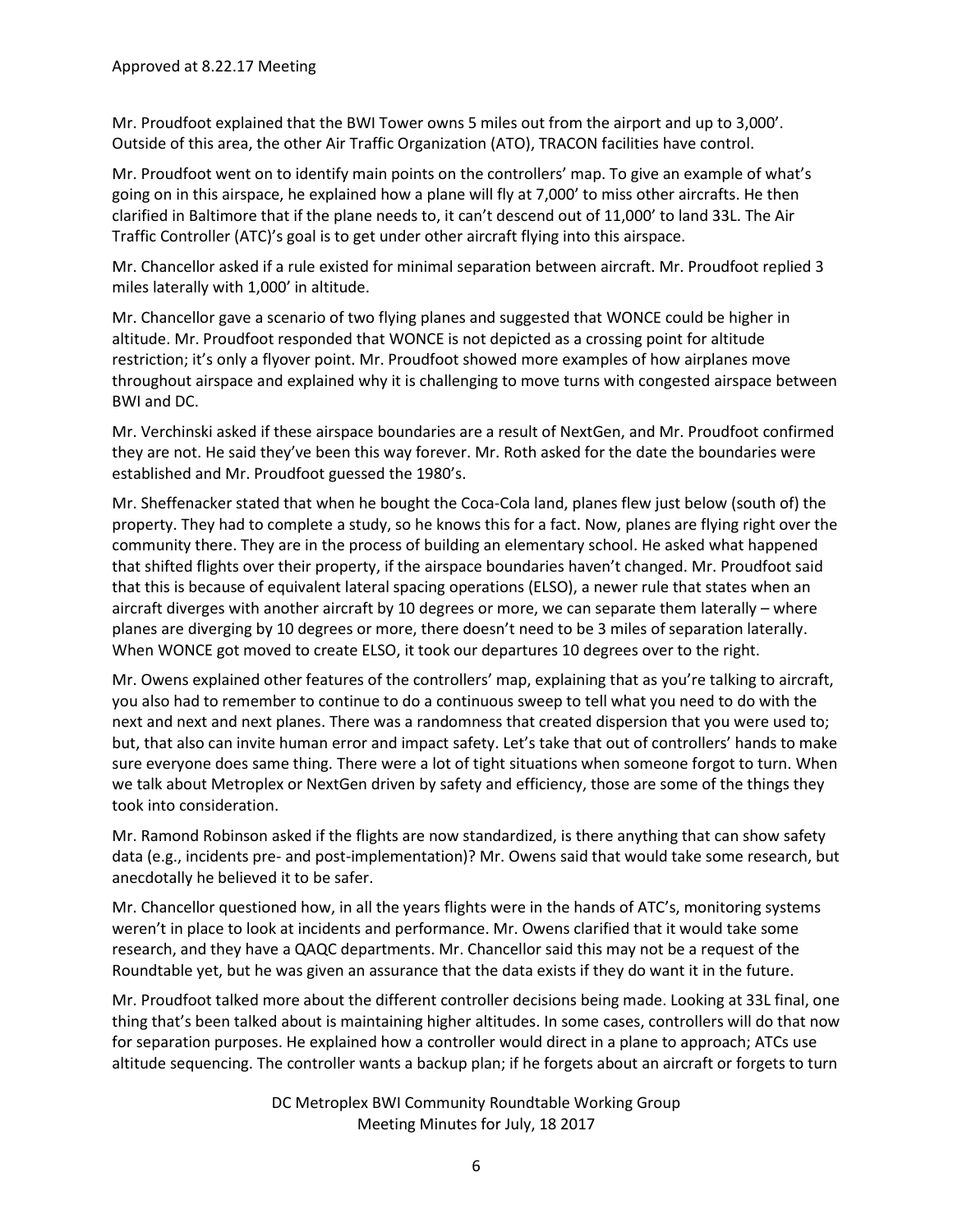l

them, he's got separation with altitude. When a controller is thinking about separating aircraft, they're not looking at a google earth picture. They're not driving planes down in altitude on purpose to create noise.

Mr. Campbell asked if there is a level of altitude that the noise would be higher (less noticeable from the ground), or if it is a function of the plane. Mr. Owens and Mr. Proudfoot did not have an answer.

Ms. Wilemon asked why communities were hearing planes now. Mr. Proudfoot said that pilots might be flying differently; he's unsure. He confirmed that the rules have not changed.

Mr. Robinson asked if the environmental process produced any noise study results. Mr. Proudfoot expressed that he is not an environmental specialist, so he cannot answer. He followed up to say that as long as controllers meet minimum vectoring requirements, we direct the aircraft.

Mr. Brasher stated that the bar for a significant environmental impact due to noise is unrealistically high. Unless you're inside GRAFE or right next to the airport, they're going to conclude as a matter of regulation that there's no significant impact.

Mr. Roth stated that it seems that discussions about visual approaches are not in the scope of the EA for the DC Metroplex; therefore, there have been changes made that are not connected to NextGen and wouldn't be in the EA. Mr. Brasher agreed. If flying to SPLAT and other points are not part of NextGen, where is the EA for these other actions?

Mr. Proudfoot handed the presentation over to Mr. Owens. He began by saying that between each Roundtable meeting, his colleagues meet to discuss possible remedies in an operational setting. He believes operational remedies would be the most expedient way to try to provide some sort of relief, until a standard procedure can be designed. We are exploring possible solutions and potential impacts. We understand you don't want to move the problem down the road to other communities. We're bound by the procedures, but we do have some flexibility (ex. on visual approach). During last Tuesday's conference, we discussed some of the things we thought we could do.

Mr. Owens' first suggested solution was for RWY 285 departures, where aircraft depart and could be given vectors out to TERPZ. This would create dispersion because it would be humans routing the aircraft. Mr. Roth stated that dispersion is good, but it should not be started until after the planes exit the noise zone (referencing Maryland's noise abatement law). Mr. Proudfoot confirmed that planes are not able to take a turn before 3 DME.<sup>2</sup>

Mr. Sheffenacker stated that the way it is now, flights go over Thomas Viaduct, which is located out of the noise zone. He questioned if that was still subjective, where the pilot can make the decision. Mr. Owens said it was not.

Ms. Ellen Moss stated that southbound departures off RWY 28 are not shown on this map. Mr. Proudfoot confirmed that those flights do comply with the noise zone, as they cross the fix then start a left-hand turn.

Mr. Owens explained that controllers are not currently authorized to take aircraft off of departure; that is why we have concentration. What he and his colleagues proposed is that we give controllers the authority to give fly runway heading, and for pilots to expect radar vectors to join TERPZ 6. What that would give us is almost a re-creation of what you had before. Our intent is to miss certain areas. For us,

<sup>&</sup>lt;sup>2</sup> DME stands for Distance Measuring Equipment, and is measured slantrange from the navigational aid located near the center of the Airport. One DME equals one nautical mile.

DC Metroplex BWI Community Roundtable Working Group Meeting Minutes for July, 18 2017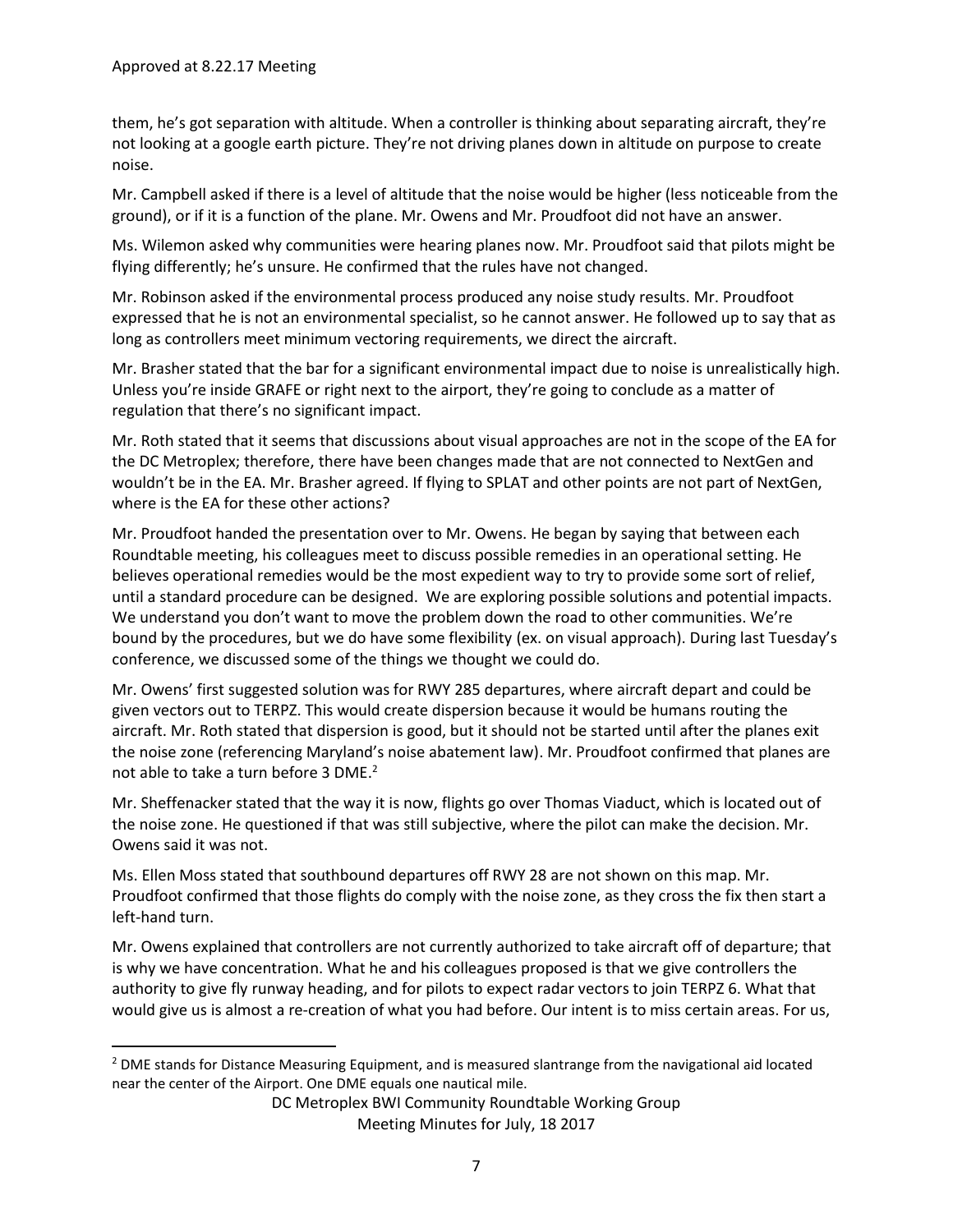that requires a request for a waiver; that process is still FAA national, however, it is not us (local FAA people) making the decision. Mr. Roth agreed that this would be an appropriate request.

Mr. Reese stated that TERPZ6 is not complying with Maryland law and noise abatement. Mr. Roth stated that he asked that same question of Ms. Ray, as it seems like that procedure complies. We have not received an answer. Mr. Owens could not confirm, but said this sounds like a logical statement. Mr. Roth believes the answer is obvious: it does not comply.

Mr. Chancellor requested to see what the path would look like, if a waiver was granted. He voiced support for the idea because it could relieve neighbors in Hanover and Elkridge, and added that it may not make a difference for those west of Columbia (that would likely require a procedural change). Mr. Chancellor also asked how far out ATC could effectively vector. Mr. Owens stated that controllers would give one heading, guiding them until they get to a point to turn. He was unable to give a definitive distance. Mr. Chancellor asked if there would be more randomness in flight paths. Mr. Owens stated that WONCE would still be present, but that planes would not be directed there every time. Mr. Chancellor concluded that Columbia might receive relief with the elimination of WONCE.

Mr. Owens reminded the group that this is what is being proposed from the operational side, and others at FAA are still working on procedures. The goal is to create randomness from the 285 heading to WONCE.

Mr. Chancellor stated that he doesn't believe they have enough data to know whether dispersion matters, operationally or procedurally, and if these changes would bring it back to how it was pre-NextGen. He said it's not clear whether this meets terms of the original resolution, and reminded people to remain skeptical.

Mr. Brasher said he thinks those changes are positive from the Roundtable's perspective. If FAA has an intermediate or near-term measure that can mimic flight dispersion and other patterns, the Roundtable is in favor.

Mr. Owens stated that Ms. Ray is committed to taking a fast-track approach to the degree possible, and hopes this focus on speed will also be reflected during the waiver process.

Mr. Reese inquired about the likelihood of the waiver being approved. Mr. Proudfoot stated he's not involved in this process. Mr. Owens expressed that he didn't have a set timeframe but FAA wants to fast track results. He went on to explain that a waiver request could be for so many different things, and it is not always same section/group reviewing each waiver. He gave the example that it could be different review groups for arrivals versus departures.

Mr. Owens began to discuss arrivals. Mr. Proudfoot mentioned that anything changed for TERPZ 6 effects Runways 28 and 15R.

Mr. Owens explained that on calm wind days, the direction of the operation (how we arrive and depart) is based on wind. Three knots or less is considered a "calm wind day." Beyond that, we set the direction which we are departing/arriving based on wind. On calm wind days, we talked about varying the direction of the flow of the operation. Maybe for a period of time during calm wind, our standard and preferred operation would be departing west. Maybe for a couple of hours, we're landing west; another few hours we're landing east. Varying that doesn't do a lot for concentration in which we're arriving in one particular direction, however, it would limit the amount of time one area experienced overhead flights.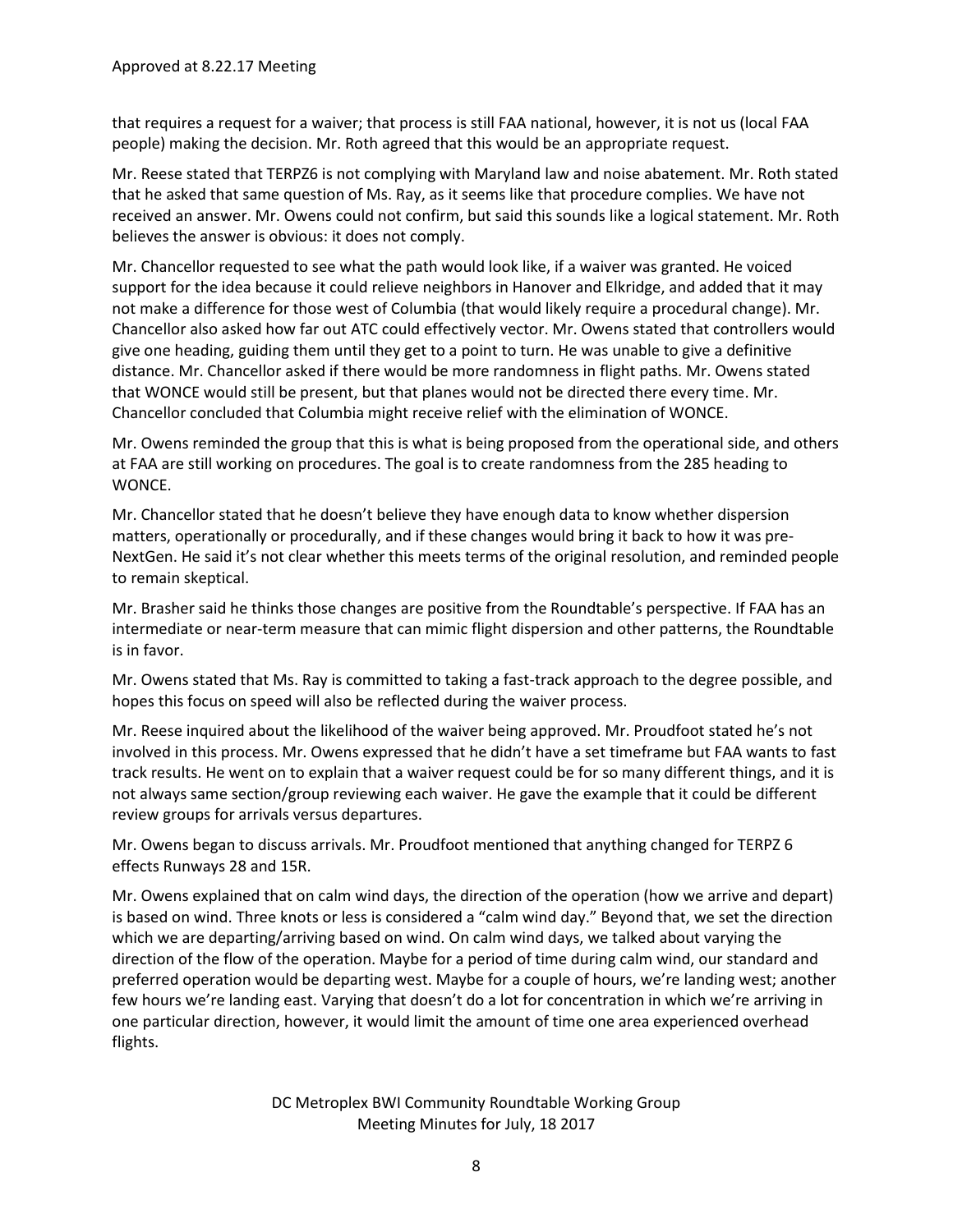Mr. Roth mentioned a similar arrival problem on Runway 10, where planes are flying at low altitudes a long way, and flying over the heart of Columbia. He thought this might be shifting the problem, although, this might be mitigated somewhat if you stop flying at low altitudes for 15-20 miles before the airport. Mr. Owens said Runway 10 is next on the list.

Mr. Reese inquired about the number of calm wind days typically seen at BWI in a month. Mr. Proudfoot remembered Ms. Ellen Sample had this data for the month during the last meeting, and guessed it would be around 8 days or less. Mr. Reese stated that this would not disperse flow that much; and it is inefficient for the airport and complicated for ATCs. Mr. Owens stated that aircraft could take up to 8 knots, if industry agrees.

Mr. Chancellor stated that the potential waivers Mr. Owens discussed would need to be implemented together, or the second one only adds more pain. Both of those would have to be granted to make sense, to disperse more fully. Mr. Roth reminded the group to focus more on pain reduction than pain sharing. What concerns him is that today, with the amount of traffic at airport, it may not sound so bad. Once the door is opened, a situation is created where traffic could increase; instead of one part of our area at max pain, we're all at max pain. That's problematic. Mr. Owens stated that part of the process is for him and his colleagues at FAA to pursue solutions.

Mr. Brasher asked if the suggestion for vectoring being proposed for departures could be used during arrivals. Mr. Owens said ATCs could be trained on limited vectoring to achieve the same type of thing. ATCs would need more exposure and experience. They have a radar simulator that could be used to recreate actual scenarios for practice. They could be taught to incorporate noise sensitivities, in addition to the other considerations (altitude, speed, etc.).

Mr. Brasher asked what was being done now that prevents the dispersion that occurred previously. Mr. Owens gave the educated answer that point-to-point vectoring is occurring.

Ms. Wilemon pointed out that when you hit SPLAT, you're in the most populated and most environmentally sensitive areas of Anne Arundel County. Mr. Proudfoot said that ATCs can go direct GRAFE, if SPLAT is taken out of the equation. Ms. Wilemon believed this solution would not bother anyone.

Mr. Brasher asked how instructions were given previously, when pilots used to be vectored in to land. Mr. Owens responded that before instructions would sound something like "fly heading 360 to join the localizer." These instructions are being chosen based on other traffic. However, with the large usage of fixing, it is possible this would create what you are talking about. Mr. Roth stated that if ATO were to train their controllers to use straight to GRAFE instead of SPLAT, that would help. Controllers could also be taught to have a bias to keep planes higher rather than lower, when sorting the airspace. That would get us closer to the way things used to be.

Mr. Owens agreed and said that retraining is necessary to include noise sensitivity. If there are no other extenuating circumstances, then controllers can consider keeping the planes higher. Mr. Owens stated that planes arriving to the east do not have the same airspace parameters.

Mr. Chancellor explained that farther west of where Mr. Roth works (intersection of Routes 32 and 29), planes arriving from the north are hitting waypoints. As planes are coming in to get on 280, they're coming over Howard County and flying west to come back east. Mr. Proudfoot showed a slide with concentrations of arrivals and departures near WONCE. Mr. Chancellor stated that there is an intersection that sees 200+ planes a day over the same spot. Mr. Roth asked if this was forcing arrivals to lower altitudes. Mr. Proudfoot responded that the planes are not any lower than they used to be, but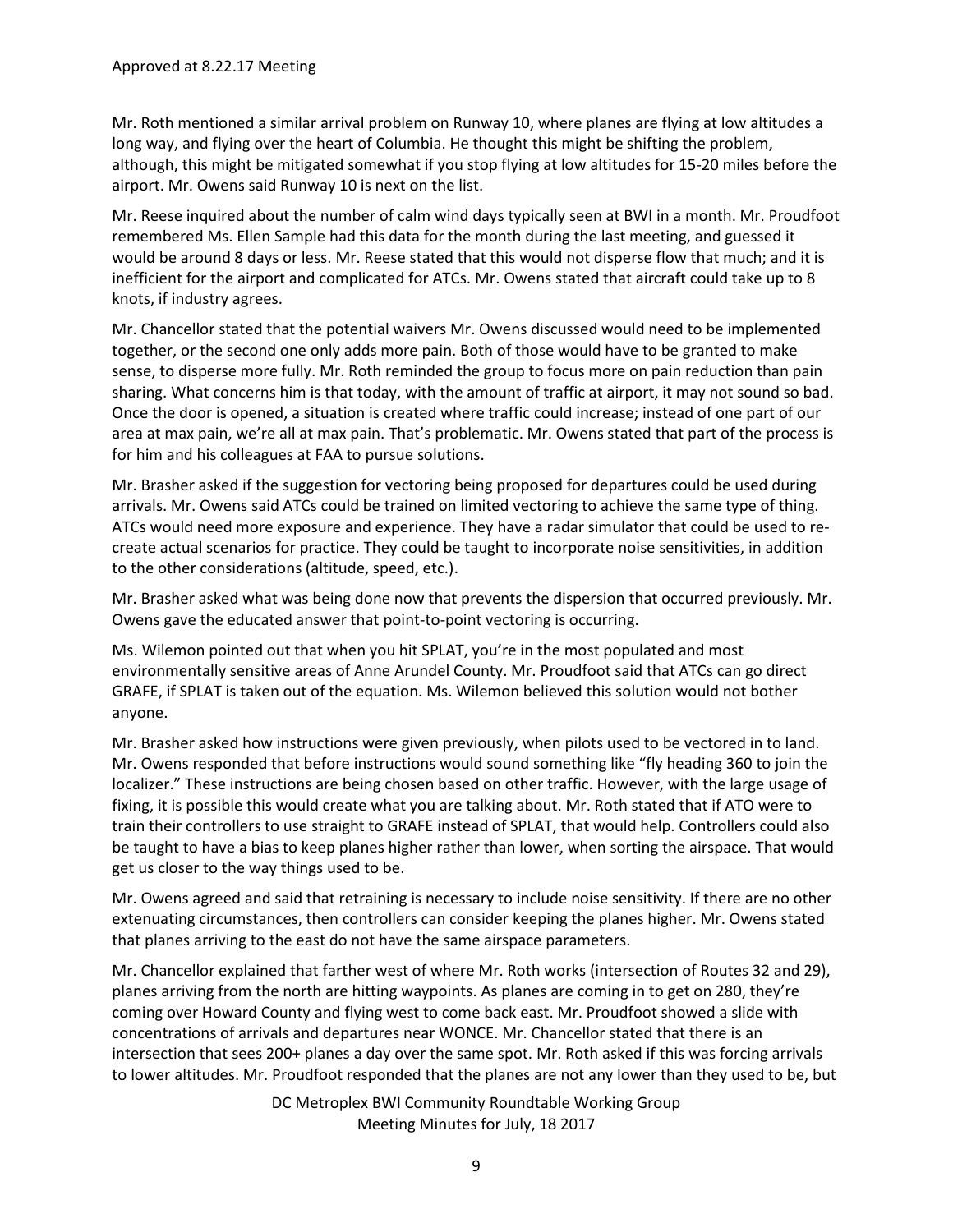may be more concentrated over a certain area. Mr. Roth said he thinks flying at 2,000 feet for about 10 miles, from MD 32 to land, is an issue. Mr. Proudfoot said the standard descent gradient for a plane is 300' for every mile. At 10 miles, 3,000' is about where you want it to be.

Mr. Chancellor shared last month's presentation with Mr. Proudfoot. Mr. Chancellor stated that planes in our part of the county are coming in a narrow corridor; they're on a straight line for many miles, from north, coming to west, going way out west to take a big turn and come back east to land using RWY 10. Mr. Owens admitted that Runway 10 is challenging operationally because airspace is so limited. Usually, ATCs would set a sequence based on being able to turn planes from the south. For Columbia, this is why you would see that long concentration.

Mr. Verchinski asked if the airspace designations can be addressed to allow more space for turns. Mr. Verchinski stated that these limits to airspace were set way back in 1980. If that is correct, with the number of airplanes in and out of BWI, you would think the airspace would've been expanded for BWI and constricted for DCA, because DCA has a very limited number of airplanes that can come in and out. Mr. Proudfoot replied that BWI has the lowest traffic count out of the three major airports in the region.

Mr. Roth stated that Mr. Howard Johnson found the slide from last month showing 2014 and 2016 arrivals on RWY 10. They are stacked in 1,000' intervals. It looks like you have room there to make a bias to be higher rather than lower for arrivals on RWY 10. That would make things better.

Mr. Owens discussed a third alternative, which goes back to broadening education of controllers with vectoring and maybe using some of the empty airspace further east.

Mr. Chancellor agrees that broadening the area where planes can turn may lessen impacts. He asked for mapping to be extended out to District 9 to show more dispersion.

Mr. Owens said that last Tuesday's conference call also considered engaging industry as well, in order to implement higher altitudes during visual approaches. Mr. Reese stated that pilots will comply only if they are obligated, so controllers need to dictate altitude and vectoring. Also, just changing a waypoint is not going to change the density. He asked if there was a waiver that could be requested to keep the planes higher until they get closer to the airport. Mr. Owens stated that he did not think a formal waiver would be needed for all of that, and a meeting is already scheduled with Southwest Airlines to discuss getting that message to pilots. We can't arbitrarily start implementing things before people are aware.

Mr. Brasher summarized FAA's presentation and discussion, and commented that he thought it was constructive. With regards to departures, we discussed getting a waiver for the vectoring. On calm wind days, shifting traffic does not get us where we want to be (reverting to pre-Metroplex). It sounds like vectoring is the answer to producing dispersion. The Roundtable asked FAA to look into how long that will take. If there is a bias that can be employed for controllers to move flights where they were and stay higher, that is in keeping with the resolution. He asked what the next step was and how the Roundtable could help in that process.

Mr. Owens stated that the facilities will have to come together again and present to the union to start the dialog about what it will take to retrain ATCs. Once we get the green light to continue, we schedule training, design training, and get appropriate simulator problem(s) for practice; changes can be implemented within 30 days of training. The process can take up to three months. This may be something that the Roundtable will want to submit to the FAA in writing as a request. The waiver is for the departures, and for the waiver process we're already developing the business case for that.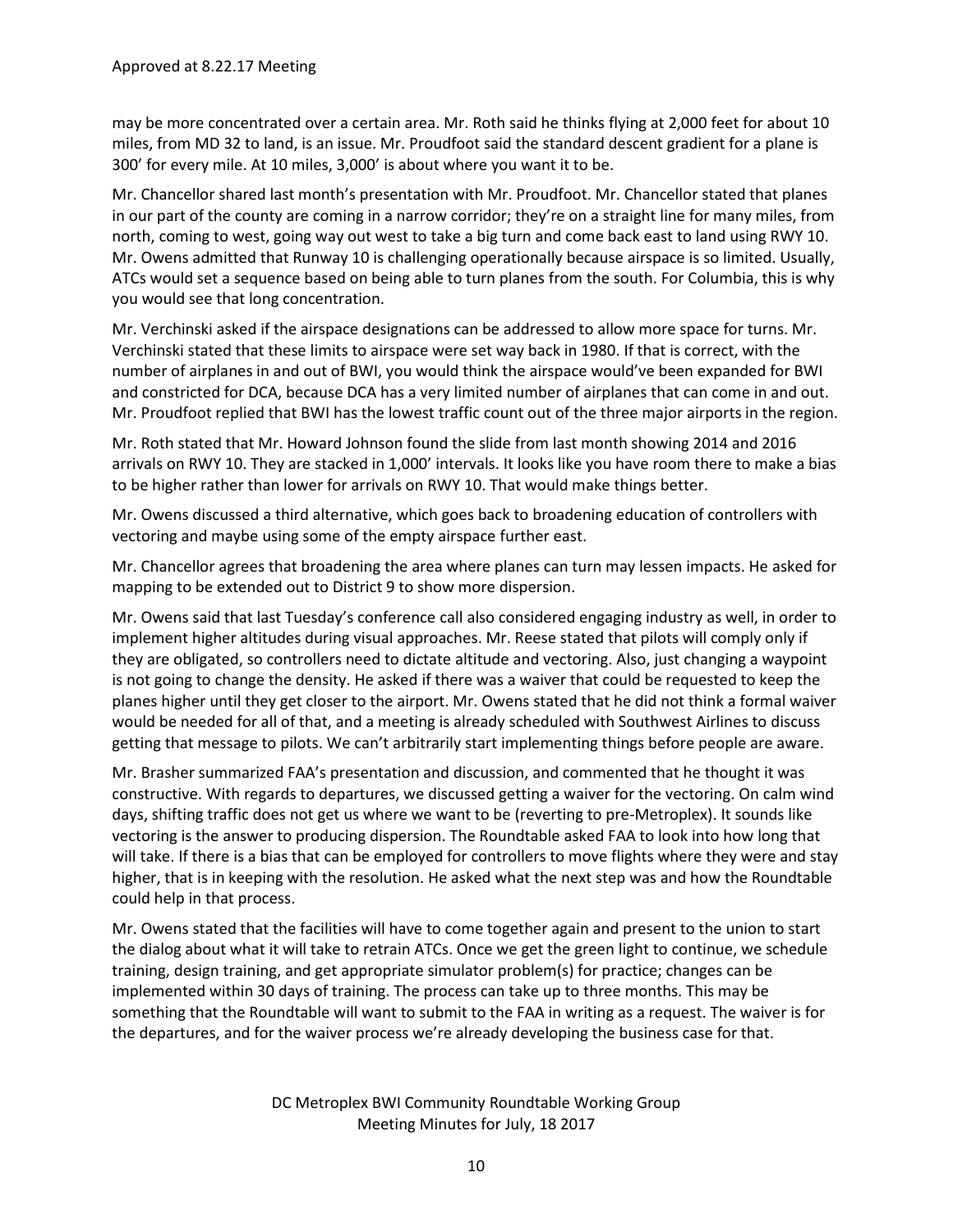Mr. Robinson asked if the training would start before the waiver was in place (i.e., approved). Mr. Owens said that training could proceed before the waiver was in place.

# **3. HMMH Presentation on BWI Noise Overview**

Mr. Paul Shank of MAA introduced his presentation, which presented where we are with historical and current operations, flight track information, runway usage, east/west flow, and how airline operations and fleet/mix of aircraft are changing over time.

Ms. Mary Ellen Eagan of HMMH took the floor. She presented trends of air carrier operations and passenger enplanements; trends in operations per year; trends show a decrease from 2012 - 2014, then an increase; and fleet updates throughout recent history.

Mr. Brasher asked about noise levels of particular aircraft types. Ms. Eagan stated that noise levels were not a part of this presentation, though, the information could be provided at the next meeting. Larger planes do not always mean louder noise, as evolution has resulted in quieter engines.

Mr. Gary Smith said he believes DCA worked on not allowing certain [loud] aircraft from flying at that airport. Ms. Eagan guessed that the MD 80 aircraft was the noisy aircraft and suggested the Roundtable works with DCA, as she is not familiar with this tactic.

Ms. Eagan mentioned that quarterly runway use from 2016 can be found on MAA's website. Mr. Brasher asked what caused different utilization rates, and Ms. Eagan replied that the main factor is prevailing winds.

Mr. Shank said MAA will get the data for the prevailing winds, i.e. what percentage of time is considered a calm day. Ms. Eagan showed flow variability (east versus west flow), and noted that there were more west wind days than east wind days during last quarter of 2016. Ms. Eagan mentioned that runway closures did not allow for data trending. Mr. Reese stated that the data is showing planes flying significantly lower than we want them to. Mr. Roth inquired if RWY 15R had a name like east or west flow. Ms. Eagan stated that landing on 15R would be considered west flow. Mr. Shank suggested MAA talks with FAA to see what they can do, as well as a carrier representative to determine what they can do. Specifically, we want to know if there is any way to get planes to higher altitudes. Mr. Shank said an action item for MAA is to map instrument vs visual approach.

Ms. Eagan showed the DC Metroplex timeline. Procedure implementation happened in November 2014. There were concerns immediately over departures, so changes were made. The open house happened in October 2016, and Roundtable meetings occurred each month since March 2017. Mr. Shank said the timeline also used to show runway closures. Mr. Brasher asked for the timeline to be shown with runway closures and the number of complaints included, showing when the complaint numbers increased. Mr. Shank agreed to have closures and complaints superimposed on the timeline. He noted that FAA originally thought closures were causing complaints, however, MAA found Metroplex to be the reason for comments.

Mr. Roth said there were distinct areas impacted by NextGen flight pattern changes and runway closures. When they were closed, takeoffs occurred on RWY 33L (which is never done). Ms. Eagan stated there were changes in TERPZ 5-6 and a shift to WONCE. Mr. Roth said he thought TERPZ 6 would help Hanover, but it did not help because WONCE was also moved.

DC Metroplex BWI Community Roundtable Working Group Meeting Minutes for July, 18 2017 Ms. Eagan then showed the relevant regulatory framework. MAA operates under federal and state requirements. Maryland has a number of state-specific requirements (Environmental Noise Act 1974,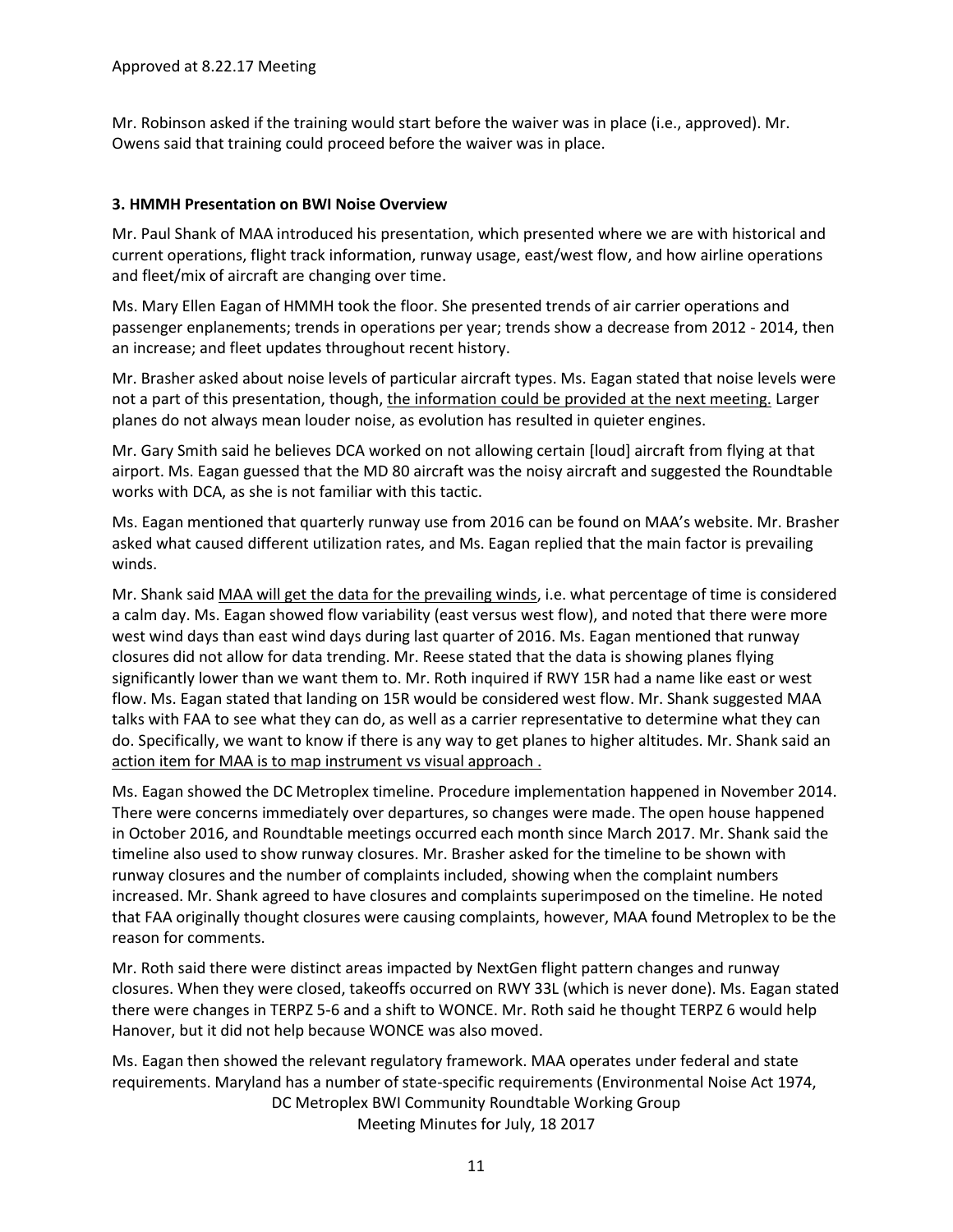predates and was the groundwork for federal standards). Code of Maryland Regulations (COMAR) requires MAA to update Airport Noise Zone (ANZ) every 5 years.

Mr. Reese asked to toggle between RWY 33L arrival slides. 2017 arrival data was noted insufficient.

### **4. Public Comment**

Mr. Scott Wright, Severn: Mr. Wright asked about representation of the area where he lives (Telegraph Road area, near Lucky's and Sunoco).

Ms. Ellen Moss, Jessup: Ms. Moss stated that Councilman Grasso was selected to be on the Roundtable. She attended as his alternate. She offered to be the contact for Mr. Wright.

Mr. Wright stated that NextGen implementation moved flights away from Elmhurst over to where he lives. This benefitted one community to the detriment of another, which is something FAA said they would not do. Mr. Shank explained how NextGen did not think in terms of distance, it thought in terms of altitudes. He directed attendees to look at the graphic of pre- and post-NextGen on MAA's website. He stated that when MAA compared the distance out from the runway to the altitude where planes were taking the turn, they saw this did not comply with noise mitigation requirements.

Ms. Alice Cain, Annapolis. Ms. Cain stated that her house is 25 miles from BWI, and she wishes she did not live there anymore because of daily disruptions from flights. She said it is still not clear what the problem was that NextGen was trying to solve, as she did not see evidence of safety problems or crashes. FAA took shortcuts for implementation, and they need to go back and do it right. They need to go back to the old system until they follow proper protocols. Mr. Brasher stated that this was in line with the Roundtable's original resolution to FAA.

Mr. Brent Girard, representative from office of Senator Van Hollen: We do not need to learn to be ATCs, we need to skip to the solution.

Mr. Jimmy Pleasant, Ellicott City: Mr. Pleasant stated NextGen was about increasing capacity. He said he counts 225 arrivals per day below 4,000'. They turn over top of his house at 6,000', faster than they should. Then he witnesses arrivals at 1,100'. He claimed the FAA told carriers they would give shorter flight paths and save them fuel, so now the flight paths are narrow. He noted that he called his congressman and asked him what the law was on torture, and somewhat jokingly suggested the congressman call the CIA because [planes flying repeatedly overhead at lower altitudes] is worse than waterboarding. He related the experience to Chinese water torture.

Ms. Gail Sigel, Hanover. Ms. Siegel said she appreciated the technical aspects because they helped her understand the issues. She stated that she believes this is the first time FAA presented something that may bring us some relief.

### **5. Discussion of Roundtable Information on MAA Website**

Mr. Verchinski suggested holding off on this discussion until the next meeting. MAA made some changes, but still need to make more.

# **6. Discussion of FAA Reauthorization Act**

Mr. Chancellor distributed a proposed resolution and supporting handouts by the Montgomery County Quiet Skies Coalition, which suggest amendments to the FAA Reauthorization Act. The proposed resolution authorized the Roundtable Chair to send a letter to the Maryland Congressional delegation and Senators in support of the Montgomery County Quiet Skies Coalition's proposed amendment to the FAA bill (the AIRR Act).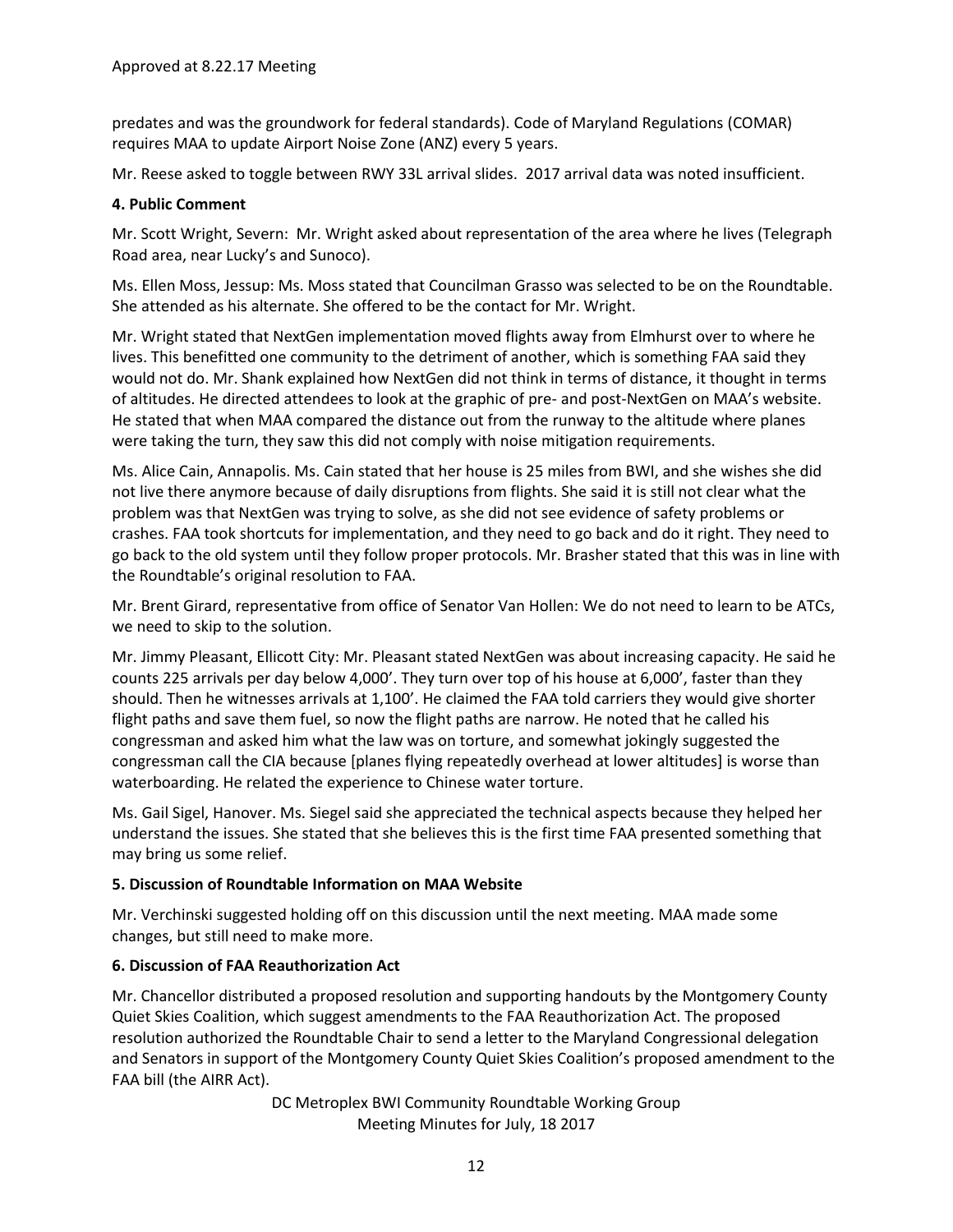Mr. Girard noted that the Senate version of the bill will be voted on much later than the House bill, so there is time for amendments.

Ms. Anne Hollander, DCA Roundtable and Montgomery County Quiet Skies Coalition member, stated that House Bill 2997 includes verbiage covering what they want to see, as far as protections to make things better for local communities. The Senate bill (S.1045; more amendments are anticipated) includes nothing about noise, abatement, or how exposure effects people over time. You can find both the House and Senate bills online. The two bills they have now last through 2022 and 2023. We want to jump on this now because we will not have another shot for 5-6 years. It remains unclear whether this will be completely reconciled in this Congress before September. It is possible the bill will once again be delayed; we should operate on the assumption that it is moving forward.

Ms. Hollander noted that the way noise is measured is quite outdated. She discussed recommendations listed and general reasons for them. The House Bill may come to the floor this week, however, the earliest will likely be next week. It is possible they will not pass these bills before the current authorization expires in September, so there could be an extension. Regardless, we should get our comments into our Representative and Senators. The Montgomery County Quiet Skies Coalition has been briefing our representatives for the last 6 months. Our next working group meeting is coming up in the next 7-10 days.

Ms. Hollander mentioned that the updated recommendation language would change the FAA's mission statement to include a secondary consideration of noise, health, and environmental impacts. It would also require FAA to mitigate the negative impact and develop modern noise metrics. We want clarification that FAA is required to follow NEPA. We need more funding to study the impacts. We would like the repeal of the Airport Noise Capacity Act, because it prevents airports to impose nighttime curfews. We oppose air traffic privatization, but if it happens we would like to ensure citizens have representatives on the Board. We would also like to speed up a stage 3 aircraft phase out and see a shorter authorization period from 6 to 3 years to provide more opportunities to make changes. These recommendations are not in legislative language, so staff needs time to write the actual language to comply with these recommendations.

Mr. Richard Campbell wondered if EPA is responsible for defining noise levels, and suggests that the language here may be too vague to address noise concerns. It gives a great deal of latitude. Ms. Hollander added that the FAA establishes noise levels; EPA is not involved. Mr. Campbell mentioned that representatives from FAA said they adopted their standards and criteria for harmful noise levels from EPA. Ms. Hollander then stated that regardless of history, we can all agree that current noise standards do not consider frequency of noise and long-term impact(s).

Ms. Hollander welcomed Mr. Campbell and the Roundtable's recommendations. She believes the FAA needs to address frequency of noise. Currently, there's no absolute threshold above which noise causes harm; it's more complicated than that.

Mr. Reese asked why "2a" only focuses on departures and not arrivals, then suggested an update ("all flights, at a minimum departures and arrivals").

Mary Reese asked if Ms. Hollander knew of any representative that was sponsoring the effort to amend the House bill. Ms. Hollander said the Maryland delegation has seen the material, including Senators Cardin and Van Hollen's staff, and Montgomery County Representative Jamie Raskin. It has also been shared with the Congressional Quiet Skies Caucus and the leadership of the Transportation Committee.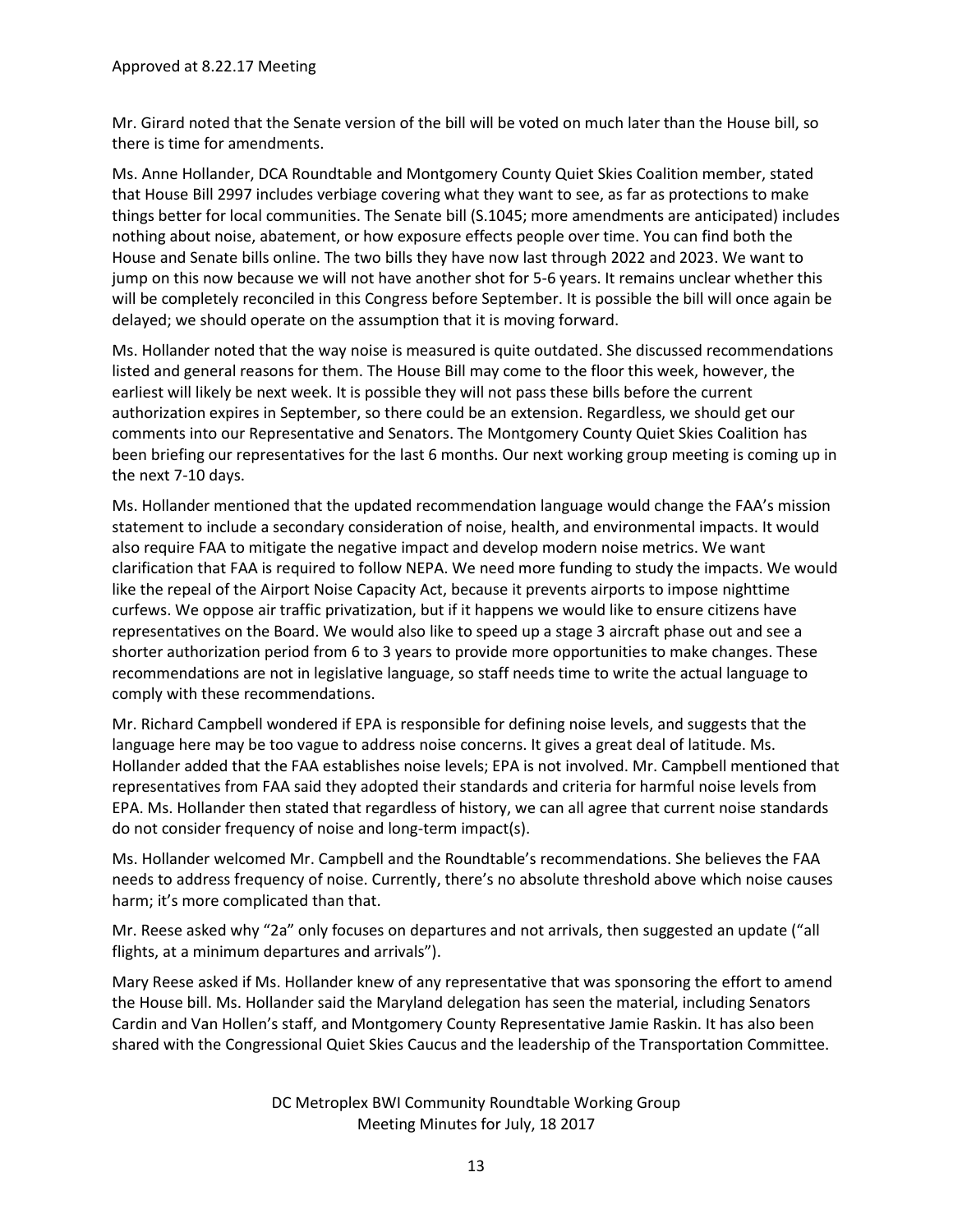Mr. Chancellor noted that the Roundtable would need to see any changes that were made to the amendment documentation, so they would be able to update their resolution accordingly. If there are changes, we may need more time. Ms. Hollander reminded attendees of the recommendation to change "2a" to specify arrivals and departures. The only other addition is an item to reduce the effective period of the bill to fewer than 6 years. Mr. Chancellor makes a motion to allow the Chair to write a letter to the Congressional delegation supporting the Montgomery County Quiet Skies amendments.

Mr. Brasher stated that Mr. Shank has some reservations. He pointed out two things: (1) we have a Charter. Mr. Shank suggested this goes beyond scope of our Charter, in terms of changing a law that looks out into the future. Mr. Reese stated that the Charter aims to correct noise issues at BWI, getting at dispersion of flight paths (arrivals and departures), and he believed it was permissible to endorse something like this if it goes towards solving their main problem.

Mr. Shank suggested the Roundtable review the focus of their Charter, which deals with our Metroplex, our airport. As we expand the envelope, it dilutes focus on our airport, our Metroplex issues. (2) Resources: FAA has to go back, find funds, get a task order, and get their consultants to perform the work. My goal as a manager is to keep our budget on Metroplex and BWI. This is the first I've seen of these proposals; however, it is your Roundtable, and I'm just an advisor. I'd suggest any bright idea be allowed to germinate. There are legal ramifications that I do not agree with, based on my understanding. You may need time to react to it.

Mr. Verchinski inquired if MAA had a position at all on federal legislation. Mr. Shank assured him MAA did not, and reminded attendees of MAA's role of advising the Governor. Mr. Verchinski said he asked because he sees the root issue as the DNL (Day-Night Sound Level); it has not been updated since 1981, and will require federal legislation for the FAA to update it. I think it's perfectly acceptable for this Roundtable to make legislative suggestions to deal with noise issues that are basically being ignored by FAA. Legislation is what gets FAA's attention.

Mr. Reese stated that the Roundtable does not have to deal with FAA solely. He views this as "another tool in the toolbox." Congress can hold FAA accountable, to some degree. Mr. Shank stated that this group is fortunate to have Representatives' staff here to relay back information. We learned from other roundtables that if we can stay focused (on BWI and DC Metroplex arrival/departure procedures), that is the best we can do; otherwise, we get diverted. You have to decide if your Charter permits that to happen.

Mr. D. W. Chen said that to precipitate systematic changes to airspace, it may require legislative changes. It also may require roundtable members to assist other roundtables across the country. Some of the things we need to get done require more institutional, larger-picture things. If this Roundtable limits itself to be more provincial, it loses the opportunity to do more profound things.

Mr. Shank mentioned that he and Ms. Ellen Sample of MAA discussed her concern, which is that we recommend the roundtable be narrowly focused. We have other community organizations formed with areas of interest in this too, and these groups are not members of the Roundtable. We are concerned of "getting out of our lane."

Mr. Chancellor expressed that he does not expect to do anything else legislatively, unless it is requested by the Roundtable. He believes this is a unique opportunity, and that the Roundtable almost has an obligation to address the FAA Authorization Bill now because of the lack of time remaining before a congressional vote. If none of these amendments make it into the final language of the bill, at least we have said to our Maryland delegation and two senators on paper that what's being done is inadequate.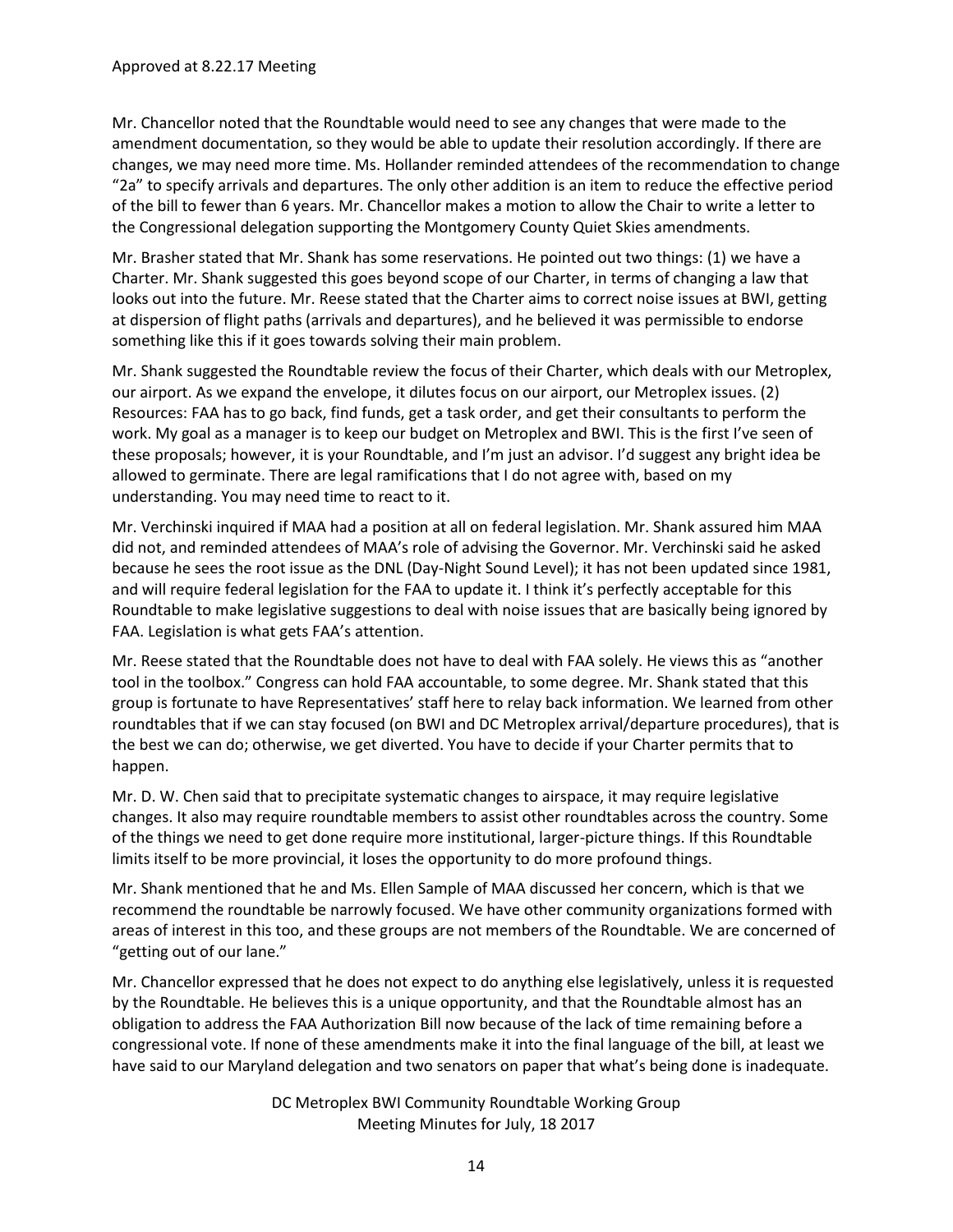We think it's symbolic perhaps because of timing, but at least we are making an official statement. Mr. Campbell voiced his support for this action, as it appears consistent with the Charter and focused on noise.

Mr. Girard reminded attendees that all amendments to the House bill are online and Senator Van Hollen's office would love to hear thoughts from the Roundtable, specifically what on the list of amendments may be helpful regarding your issues.

Mr. Brasher inquired about the timing of the vote, as he would like to allow time for Roundtable members to form an individual, unique perspective. Mr. Girard was unsure about timing, but believes it is coming up soon; if the Roundtable waits until the next meeting, it may be too late.

Mr. Toler expressed that he did not want to vote because he needed more time to closely review the material. At first glance, he thought the information could be improved. He also suggested the opportunity for alternative action, such as asking for an amendment to the law language.

Ms. Hollander noted that much of the language came from other coalitions around the country, and she does not see much more work going into the amendments as they are currently stated. Their affiliates in Washington said the best time to submit this information was last week; we are working on a limited timeframe.

Mr. Brasher expressed that he is in favor of supporting the amendments, as they are in support of the Roundtable's mission. He also mentioned the possibility of using different tools. There's a very narrow issue: we want these rules in place to protect us with respect to this airport going forward. Supporting these amendments is an important way of achieving this. If we have better laws with respect to noise, we would not be in this situation. We could develop a small subcommittee to develop the letter based on the Montgomery County verbiage and our Charter, and agree on exactly what the letter should or should not say. This could be accomplished very quickly. Mr. Toler expressed approval.

Mr. Verchinski thought it would be helpful, since our legislators already endorse the reversion, that we also put in the hopper what we think needs to be done. This is unusual, but we're in a time crunch. He suggested the Roundtable endorse the Montgomery County language with two changes, and label it as a draft (subject to revision). This would allow time to get additional changes in by the next meeting—or we could call a special meeting.

Mr. Roth stated that Mr. Chancellor's wording was an authorization to send a letter of support, which gives Mr. Brasher discretion to make tweaks. He believes this is perfectly appropriate for the Roundtable to do. The Roundtable recognizes there are things in the legal structure that have created this structure that need to be fixed (ex. the application of NEPA).

Mr. Chancellor suggested some edits to the resolution to make clear that the Roundtable is supportive of this effort, but not necessarily in entirety. The resolution will give the Chair discretion to decide what to include focusing on local BWI concerns. Mr. Shank offered MAA's technical assistance in drafting the letter.

Mr. Verchinski made a motion to approve the resolution, and Mr. Toler seconded. Motion passed unanimously. Mr. Chancellor will circulate a copy of the resolution via email.

Mr. Brasher asked for volunteers to help draft the letter, and the following members volunteered: Mr. Reese, Mr. Toler, Mr. Verchinski, Mr. Gary Smith, Mr. Chancellor, and Mr. Roth. Mr. Chancellor will lead the effort, and be mindful in not having a quorum.